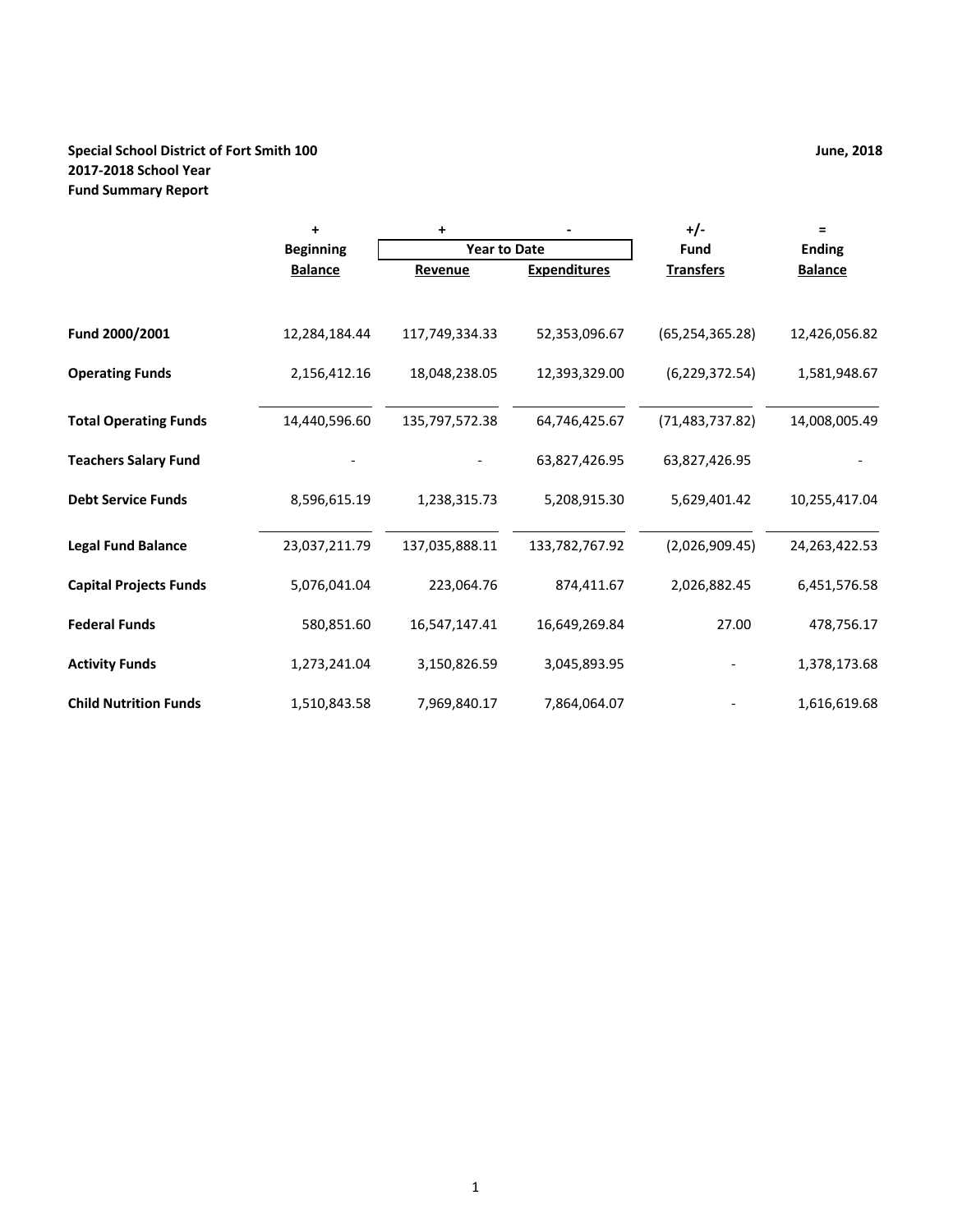## **Special School District of Fort Smith 100 June, 2018 2017‐2018 School Year Revenue Report**

|                                       | June, 2018    | Year to Date   | <b>Budget</b> | (Excess) or<br><b>Short of Funds</b> |
|---------------------------------------|---------------|----------------|---------------|--------------------------------------|
| Property Taxes - Jul-Dec              | 1,374,644.52  | 33,980,257.93  | 35,421,738    | 1,441,480                            |
| Property Taxes - Jan-Jun              | 5,691,564.64  | 16,730,104.32  | 15,564,767    | (1, 165, 337)                        |
| Property Taxes - Delinquent           | 167,785.58    | 2,294,917.01   | 2,266,160     | (28, 757)                            |
| Property Taxes - Excess Comm          |               | 1,625,092.20   | 703,731       | (921, 361)                           |
| Revenues in Lieu of Taxes             |               | 613,670.40     | 510,000       | (103, 670)                           |
| Penalties/Interest on Tax             | 3,790.43      | 30,332.44      |               | (30, 332)                            |
| <b>Interest Revenue</b>               | 23,781.54     | 241,315.51     | 100,000       | (141, 316)                           |
| Contributions                         |               | 18,688.32      |               | (18, 688)                            |
| <b>Turf Sponsorships</b>              | 21,000.00     | 76,500.00      |               | (76, 500)                            |
| Sale/Loss Compensation                | 18,484.91     | 1,920,006.67   | 1,444,978     | (475, 029)                           |
| <b>State Foundation Funding</b>       | 4,818,476.00  | 57,972,416.00  | 58,047,765    | 75,349                               |
| 98% Uniform Rate of Tax               | 1,621,793.00  | 1,621,793.00   | 883,894       | (737, 899)                           |
| Other Local Revenue                   | 14,188.17     | 454,690.88     | 302,275       | (152, 416)                           |
| Daycare Fees                          |               | 183,305.00     | 187,042       | 3,737                                |
| Severance Tax                         | 478.03        | 1,488.45       | 1,000         | (488)                                |
| Special Ed Supervision                |               |                |               |                                      |
| Special Ed Catastrophic               | 184,987.79    | 184,987.79     |               | (184, 988)                           |
| <b>Residential Treatment</b>          | 280,266.36    | 871,086.36     | 925,000       | 53,914                               |
| Professional Development              |               | 371,744.00     | 371,744       |                                      |
| <b>ALE</b>                            | 77,034.00     | 385,172.00     | 385,172       |                                      |
| <b>ELL</b>                            |               | 1,224,236.00   | 1,374,984     | 150,748                              |
| <b>NSL</b>                            | 985,555.00    | 10,911,342.72  | 10,841,065    | (70, 278)                            |
| <b>Workforce Centers</b>              |               | 196,354.60     | 87,229        | (109, 126)                           |
| <b>General Facility Funds</b>         |               |                |               |                                      |
| Debt Service Funds                    |               | 36,124.00      |               | (36, 124)                            |
| <b>Student Growth Funds</b>           |               |                |               |                                      |
| <b>College &amp; Career Readiness</b> |               | 13,422.18      |               | (13, 422)                            |
| <b>Broadband Match</b>                |               |                |               |                                      |
| Other State Funds                     | 93,087.22     | 668,074.88     | 279,132       | (388, 943)                           |
| <b>Adult Education</b>                | 254,512.11    | 987,416.30     | 950,000       | (37, 416)                            |
| <b>State Preschool</b>                | 26,988.51     | 262,703.67     | 260,899       | (1,805)                              |
| <b>ABC Grant</b>                      | 60,000.00     | 1,671,171.38   | 1,554,650     | (116, 521)                           |
| <b>Indirect Cost Revenue</b>          | 249,158.37    | 249,158.37     | 230,033       | (19, 126)                            |
| Total                                 | 15,967,576.18 | 135,797,572.38 | 132,693,257   | (3, 104, 314)                        |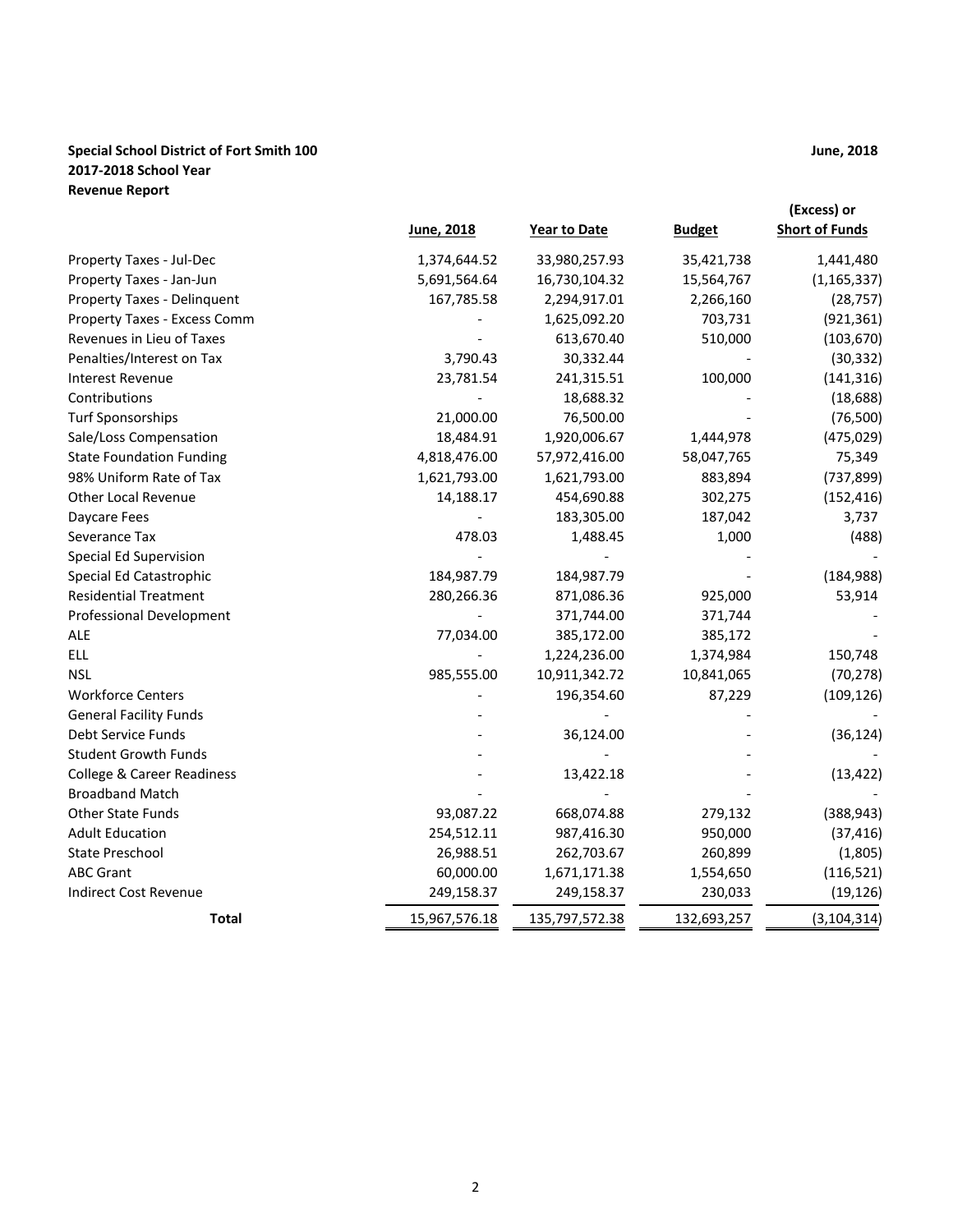## **Special School District of Fort Smith 100 June, 2018 2017‐2018 School Year Expenditure Report**

|                                     | June, 2018    | <b>Year to Date</b> | <b>Budget</b> | (Overage) or<br><b>Left to Spent</b> |
|-------------------------------------|---------------|---------------------|---------------|--------------------------------------|
| <b>Teachers Salary Fund</b>         |               |                     |               |                                      |
| <b>Regular Education</b>            | 7,409,269.57  | 37,227,485.83       | 38,026,029    | 798,543                              |
| <b>Special Education</b>            | 1,242,693.86  | 5,621,167.93        | 5,588,965     | (32, 203)                            |
| <b>Vocational Education</b>         | 504,241.03    | 2,622,770.70        | 2,542,697     | (80,073)                             |
| <b>Compensatory Education</b>       | 269,309.27    | 1,486,553.53        | 781,942       | (704, 611)                           |
| <b>Other Education</b>              | 491,946.18    | 2,458,325.71        | 2,568,692     | 110,366                              |
| <b>Pupil Services</b>               | 847,339.45    | 4,413,193.31        | 4,354,379     | (58, 815)                            |
| <b>Instructional Staff Services</b> | 807,169.70    | 4,730,278.21        | 4,960,015     | 229,737                              |
| <b>Administrative Services</b>      | 104,576.28    | 630,754.59          | 600,665       | (30,090)                             |
| <b>School Admin Services</b>        | 668,015.49    | 4,407,340.45        | 4,259,794     | (147, 546)                           |
| <b>Central Services</b>             | 35,211.14     | 229,556.69          | 222,109       | (7, 448)                             |
| <b>Other Services</b>               |               |                     |               |                                      |
| <b>Totals</b>                       | 12,379,771.97 | 63,827,426.95       | 63,905,288    | 77,860                               |
| <b>Operating Funds</b>              |               |                     |               |                                      |
| <b>Regular Education</b>            | 2,293,697.85  | 17,775,706.67       | 18,239,248    | 463,541                              |
| <b>Special Education</b>            | 689,958.18    | 3,061,580.62        | 3,176,095     | 114,514                              |
| <b>Vocational Education</b>         | 147,280.80    | 828,438.59          | 837,146       | 8,708                                |
| <b>Compensatory Education</b>       | 79,729.79     | 1,152,451.98        | 959,042       | (193, 410)                           |
| <b>Other Education</b>              | 309,034.14    | 1,752,773.63        | 1,788,285     | 35,511                               |
| <b>Pupil Services</b>               | 803,019.93    | 4,672,400.34        | 4,955,918     | 283,517                              |
| <b>Instructional Staff Services</b> | 616,320.23    | 5,957,698.94        | 7,669,508     | 1,711,809                            |
| <b>Administrative Services</b>      | 172,329.62    | 1,100,321.06        | 1,099,923     | (398)                                |
| <b>School Admin Services</b>        | 634,661.16    | 4,027,923.34        | 4,086,237     | 58,314                               |
| <b>Central Services</b>             | 376,117.71    | 4,556,206.41        | 4,072,895     | (483, 311)                           |
| <b>Maintenance &amp; Operations</b> | 1,651,784.83  | 14,714,354.81       | 15,235,462    | 521,107                              |
| <b>Pupil Transportation</b>         | 408,011.96    | 3,120,960.60        | 3,407,288     | 286,328                              |
| <b>Other Services</b>               | 530,309.26    | 2,025,608.68        | 3,535,851     | 1,510,243                            |
| <b>Totals</b>                       | 8,712,255.46  | 64,746,425.67       | 69,062,898    | 4,316,473                            |
| <b>Debt Service Fund</b>            |               |                     |               |                                      |
| Principal                           |               | 2,819,981.58        | 2,662,697     | (157, 285)                           |
| Interest                            |               | 2,322,410.73        | 2,366,644     | 44,234                               |
| Dues and Fees                       |               | 66,522.99           | 100,000       | 33,477                               |
| <b>Totals</b>                       |               | 5,208,915.30        | 5,129,341     | (79, 574)                            |